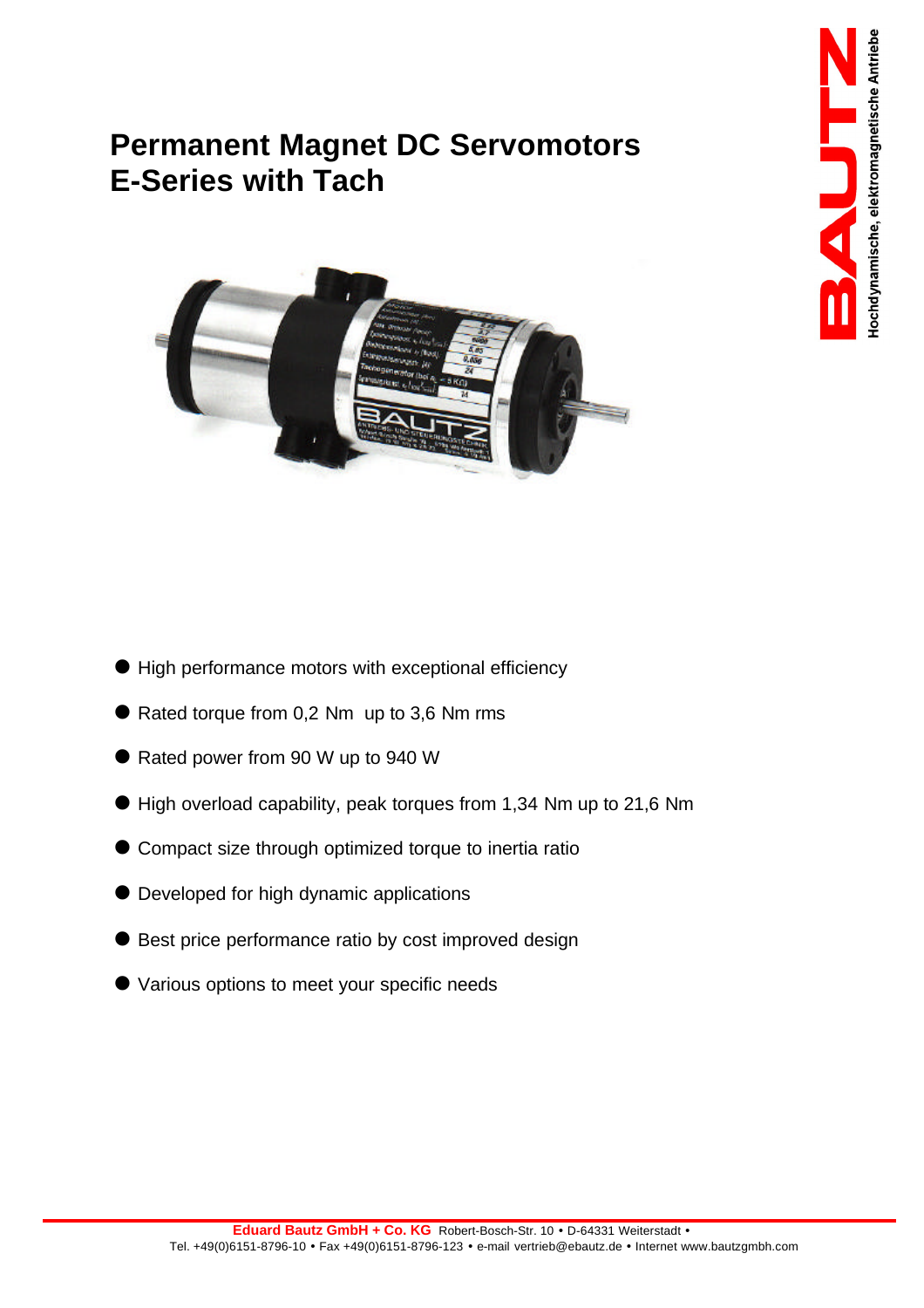# **Description**

The E-series with tacho generators are a family of permanent magnet DC servomotors designed to satisfy the demands of a broad range of industrial and professional applications, where highly precise speed and/or positioning performance are required.

E-series permanent magnet DC servomotors can match most of the applications in terms of precision and speed. The high level of technological know-how and the extreme accuracy of quality control make these servomotors highly reliable.

### **Technical Data** (at ambient temperatures of 25°C)

| <b>Motor Data</b>                       |                | E586MG           | E588A-MG         | ထို<br>E588A-MG  | E589MG          | ¥<br>E642A-MG   | ¥<br>E642B-MG  | ¥<br>E644A-MG   | ¥,<br>E644B-MG  | ¥<br>E644C-MG    | E726MG         | E728MG         |
|-----------------------------------------|----------------|------------------|------------------|------------------|-----------------|-----------------|----------------|-----------------|-----------------|------------------|----------------|----------------|
| Rated power $P_N$                       | W              | 90               | 140              | 140              | 170             | 275             | 275            | 420             | 230             | 125              | 550            | 940            |
| Stall torque a $M_0$                    | Nm             | 0,22             | 0.34             | 0.34             | 0.40            | 0.72            | 0,72           | 1.25            | 1,25            | 1,25             | 2,50           | 4,25           |
| Rated torque M <sub>N</sub>             | Nm             | 0, 19            | 1,28             | 0,28             | 0,34            | 0,67            | 0,67           | 1,05            | 1,05            | 1,05             | 2,10           | 3,60           |
| Stall current $I_0$                     | A              | $\overline{3,7}$ | $\overline{3,2}$ | $\overline{3,2}$ | 3,4             | 9,0             | 5,7            | 9,8             | 5,2             | $\overline{3,1}$ | 7,1            | 11,8           |
| Rated current $\mathsf{I}_{\mathsf{N}}$ | A              | 3,4              | 2,8              | 2,8              | 2,8             | 8,4             | 5,3            | 8,2             | 4,4             | 2,6              | 6,0            | 10,0           |
| Peak current                            | $\overline{A}$ | $\overline{24}$  | $\overline{21}$  | $\overline{21}$  | $\overline{20}$ | $\overline{39}$ | 25             | $\overline{50}$ | $\overline{24}$ | 15               | 45             | 60             |
| Rated speed                             | rpm            | 5300             | 5000             | 5000             | 4700            | 4000            | 4000           | 4000            | 2100            | 1200             | 2500           | 2500           |
| Max. speed                              | rpm            | 6000             | 6000             | 6000             | 5500            | 5000            | 4500           | 4500            | 2300            | 1400             | 3000           | 3000           |
| Armature inertia J <sub>M</sub>         | $kgm^210^{-3}$ | 0,040            | 0,055            | 0,055            | 0,068           | 0,13            | 0,13           | 0,25            | 0,25            | 0,25             | 0,75           | 1,20           |
| Torque constant $k_T$                   | Nm/A           | 0,056            | 0,105            | 0,105            | 0,12            | 0,08            | 0,13           | 0,13            | 0,24            | 0,40             | 0,35           | 0,36           |
| Voltage constant kE                     | krms           | 5,85             | 11,0             | 11,0             | 12,7            | 8,6             | 13,4           | 13,4            | 26,1            | 42,0             | 36,0           | 38,0           |
| Winding resistance RA                   | Ω              | 0,80             | 1,60             | 1,60             | 2,15            | 0,38            | 0,94           | 0,25            | 1,00            | 3,20             | 0,80           | 0,52           |
| Terminal resistance R <sub>K</sub>      | Ω              | 1,15             | 2,00             | 2,00             | 2,40            | 0,50            | 1,10           | 0,40            | 1,10            | 3,70             | 0.95           | 0,67           |
| Weight                                  | kg             | 1,30             | 1,70             | 1,70             | 2,10            | 2,70            | 2,70           | 4,50            | 4,50            | 4,50             | 6,50           | 7,50           |
| Mechanical time constant $t_m$          | ms             | 12,5             | 10,0             | 10,0             | 8,0             | 7,5             | 8,7            | 5,3             | 5,3             | 5,3              | 8,5            | 5,0            |
| Static friction loss $M_R$              | Nm             | 0,021            | 0,021            | 0,021            | 0,021           | 0,057           | 0,057          | 0,057           | 0,057           | 0,18             | 0,18           | 0,18           |
| Electrical time constant te             | ms             | 2,9              | 2,8              | 2,8              | 2,0             | 0,8             | 0,8            | 1,6             | 1,7             | 1,4              | 2,0            | 1,6            |
| Inductance L                            | mH             | 3,39             | 5,60             | 5,60             | 4,80            | 0,42            | 0,86           | 0,64            | 1,90            | 5,20             | 1,90           | 1.10           |
| <b>Tach Data</b>                        |                |                  |                  |                  |                 |                 |                |                 |                 |                  |                |                |
| Voltage constant                        | krpm           | 14,0             | 14,0             | 14,0             | 14,0            | 14,0            | 14,0           | 14,0            | 14,0            | 14,0             | 14,0           | 14,0           |
| Armature resistance R                   | Ω              | 720              | 720              | 720              | 720             | 110             | 110            | 110             | 110             | 110              | 110            | 110            |
| Armature inductance                     | mH             | 138              | 138              | 138              | 138             | 8               | 8              | 8               | 8               | 8                | 8              | 8              |
| Load resistance RL                      | $k\Omega$      | 5                | 5                | 5                | $\overline{5}$  | $\overline{5}$  | $\overline{5}$ | $\overline{5}$  | $\overline{5}$  | 5                | $\overline{5}$ | $\overline{5}$ |
| Voltage ripple                          | $\%$           | 5,0              | 5,0              | 5,0              | 5,0             | 2,0             | 2,0            | 2,0             | 2,0             | 2,0              | 2,0            | 2,0            |
| Temperature coefficient                 | $\%$ /°C       | $-0,05$          | $-0,05$          | $-0,05$          | $-0,05$         | $-0,01$         | $-0,01$        | $-0,01$         | $-0,01$         | $-0,01$          | $-0,01$        | $-0,01$        |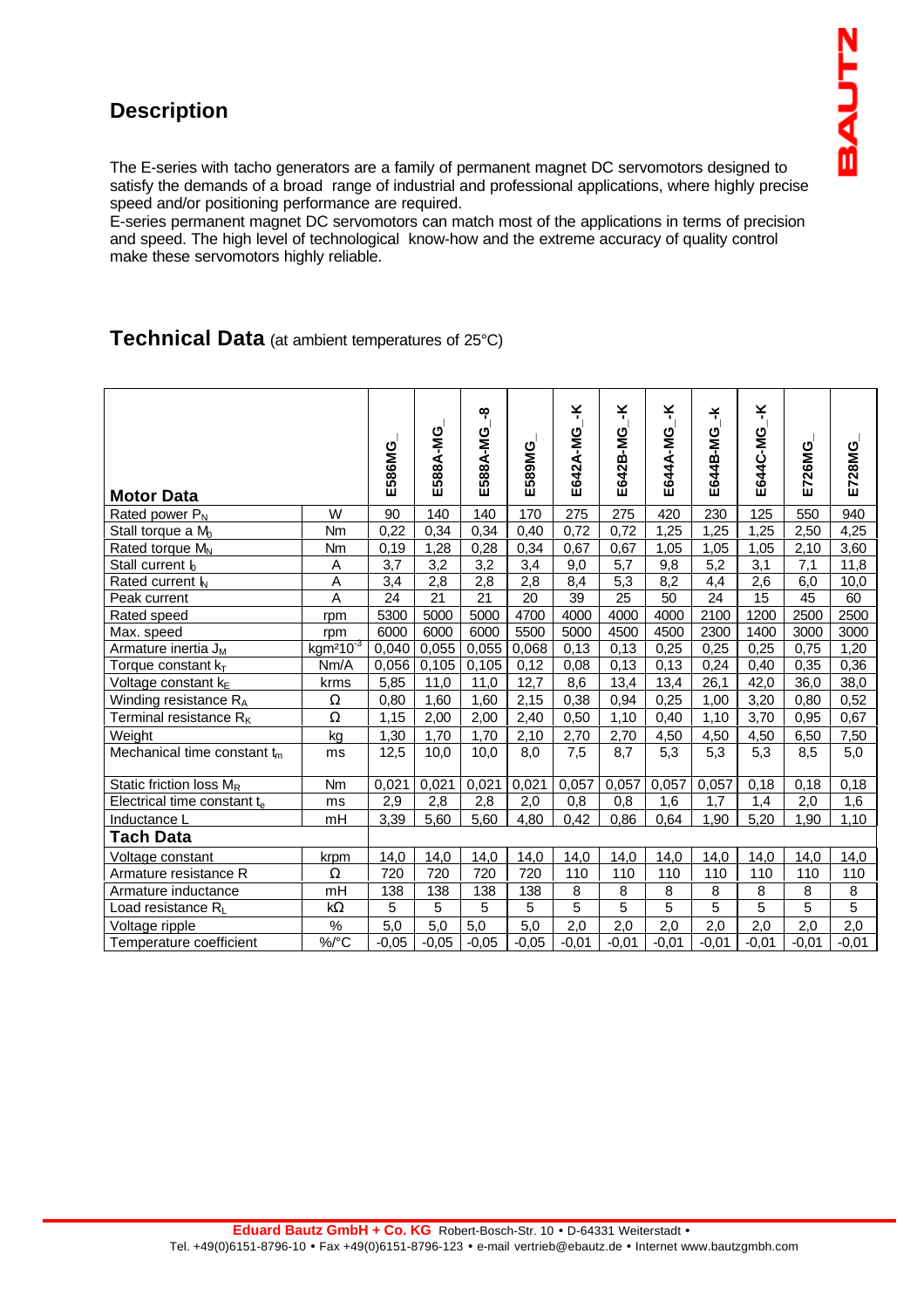# **Standard Specifications**

- Insulation class F
- Flange mounting IMB5 according to IEC 34-7
- Vibration class N (DIN 45665)
- Ambient temperature  $0 40^{\circ}$ C without derating
- Manufactured according to EN 60034-1: 1995-02
- Flying leads
- PG clamps (except 500 series)
- Protection class IP 44 (except 500 series: IP 23)
- Ball bearings with lifetime lubrication
- **Black coating**

# **Standard Options**

- Fail safe brake
- **Encoder**
- Second shaft extension
- **Connectors**

## **Special Options**

- Terminal box
- Various connectors
- **Gearboxes**
- Shaft extensions

# **Dimensions**

### **500 Series with Tach**



| Motor<br>tvpe | <b>MG</b><br>או האלי<br>$\sim$ | A-MG<br>אאי | A-MG<br>∽<br>אאנ<br>$-2$<br>u | <b>MG</b><br>⊢589 |
|---------------|--------------------------------|-------------|-------------------------------|-------------------|
| L             | $\Lambda$<br>т∠.               | 168         | 68                            | 180               |